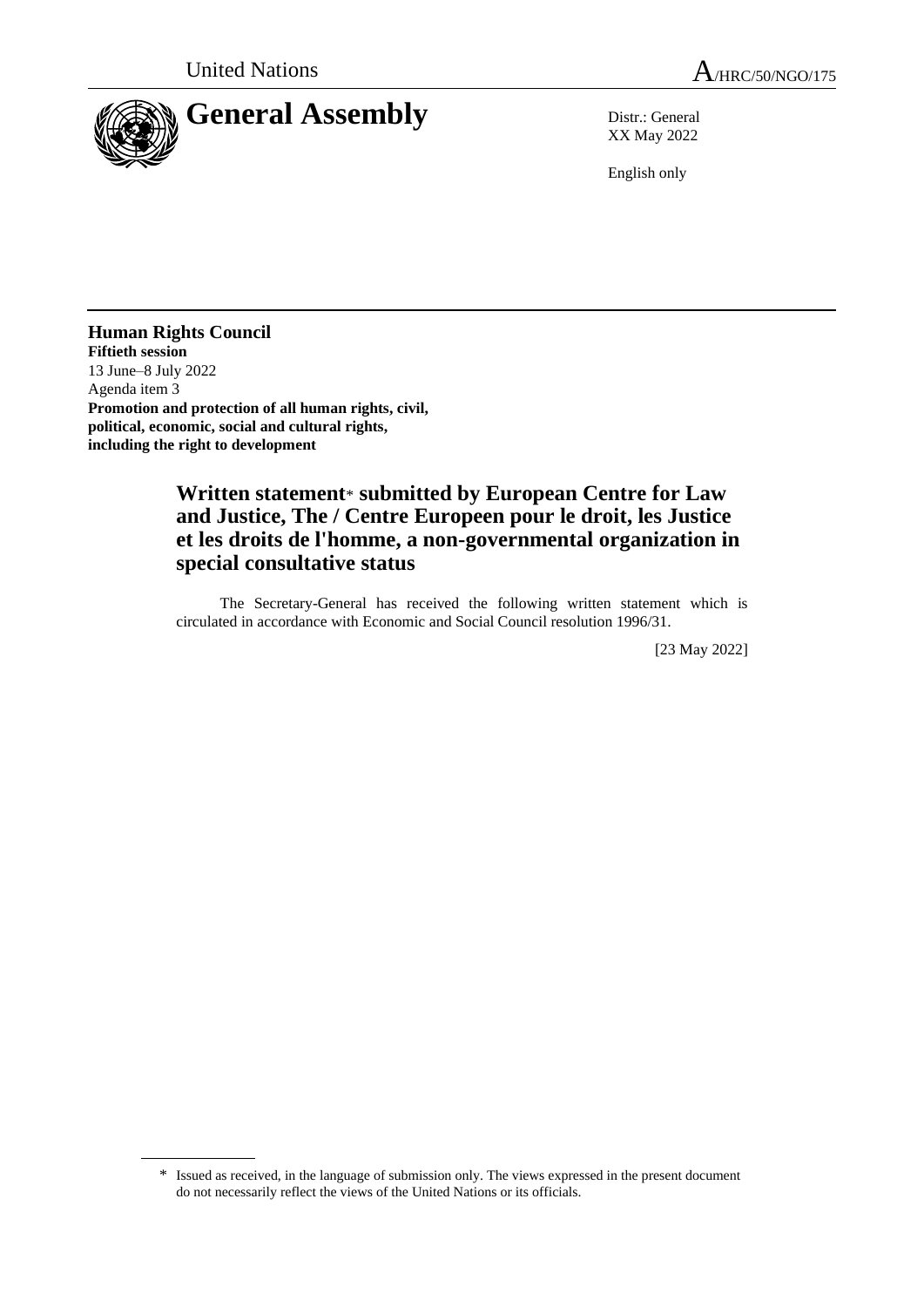# **REQUESTING THAT THE U.N. CONDEMN THE ATROCITIES COMMITTED AGAINST CHRISTIANS IN NIGERIA, WHICH HAS RESULTED IN THE INTERNAL MASS DISPLACEMENT OF PEOPLE, AND TAKE ACTION TO END THE VIOLENCE**

## 1. INTRODUCTION

Nigeria's devastating humanitarian crisis is escalating and has already resulted in the deaths and kidnappings of thousands of Christians who are continually the targets of religiously motivated violence. In fact, in its 2022 World Watch List, Open Doors listed Nigeria as the 7th worst place for Christians to live.(1) According to the former chair of the Nigeria Human Rights Commission, "entire communities are being liquidated, displaced (and) destroyed" as a result of the violence.(2)

## 2. BACKGROUND

The violence facing Christians in Nigeria primarily stems from Islamic extremist groups such as Boko Haram, Islamic State in West Africa Province (ISWAP), and the Fulani herdsmen. These groups are notorious for attacking Christians, burning down their homes, and kidnapping their children from schools. In fact, in the years since Boko Haram's uprising in 2009, the two groups have been responsible for the deaths of approximately 45,700 Christians; 5,191 Christians were killed in 2021 alone.(3) Over the past thirteen years, these groups have also been responsible for attacks on at least 17,500 churches and 2,000 Christian schools.(4)

The frequency with which reports come out about villages being destroyed, Christians being killed, or children being abducted is alarming and beyond cause for concern. It is clear that Nigeria is failing its people by not taking immediate and meaningful action to stop the violence. In fact, the U.N. Refugee Agency (UNRA) has estimated that 2.9 million people have become internally displaced in north-eastern Nigeria as a result of the violence.(5)

In the Lake Chad Basin region, around 12.5 million people remain displaced and in need of humanitarian assistance.(6) Of those, 5.3 million people do not have proper food supply.(7) It has been calculated that "Nigeria has the third highest number of internally displaced persons (IDPs) in Africa . . . Overall, Africa has the largest number of IDPs in the world."(8)

#### The UNRA also recently noted that, while

[t]he Nigerian military, together with the Multinational Joint Task Force, have driven extremists from many of the areas they once controlled, . . . these gains have been overshadowed by an increase of Boko Haram attacks in neighbouring countries. Despite the return of Nigerian IDPs and refugees to accessible areas, the crisis remains acute.(9)

#### 3. VIOLATIONS

Boko Haram and the Fulani herdsmen have already carried out numerous attacks against Christians in 2022, causing further displacement of innocent Nigerian citizens, primarily Christians.

On May 16, 2022, Boko Haram planted a bomb in an IDP camp in Borno.(10) Fortunately, the bomb squad was able to defuse the bomb before it detonated.(11)

On May 3, 2022, terrorists attacked Chibok, a predominately Christian community, and killed eight people $(12)$ . The attack consisted of shootings, stealing of valuables, and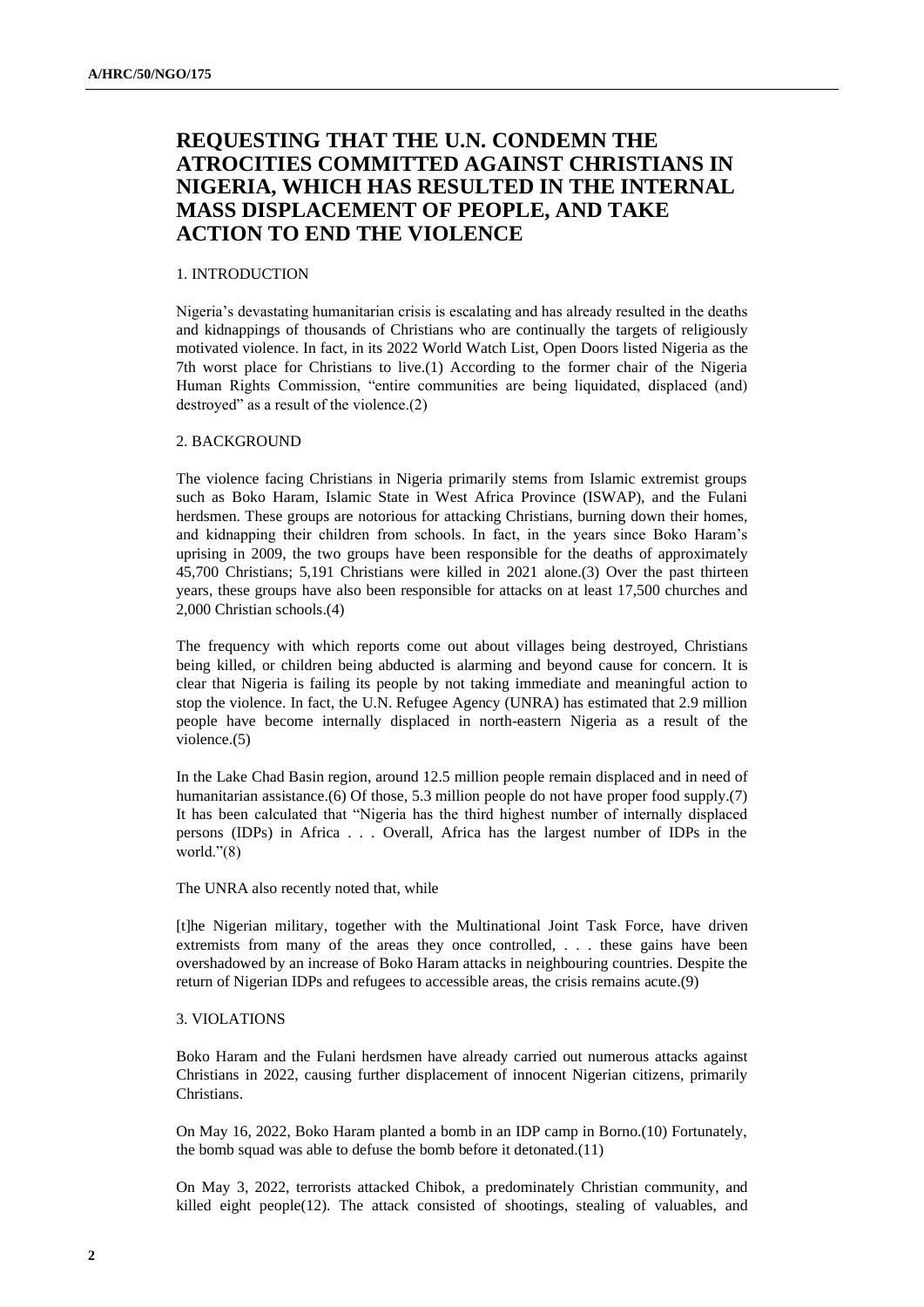destruction of homes.(13) Additionally, "two residents said hundreds of residents had fled the area."(14)

On April 29, 2022, a little boy was accompanying his mother to pick some vegetables and fruit for dinner when a herdsman attacked and killed the mother in front of the boy. (15) The little boy tried to help his mom, but the herdsman tried to attack him as well.(16) The little boy now lives in an IDP camp.(17) That same day, two other farmers were also killed.(18) Due to the frequency of these attacks, many farmers have fled their homes and farms.(19)

On April 21, 2022, Fulani herdsmen killed eleven people in Jato-Aka, including children.(20) The attacked occurred in the middle of the day while people were working on their farms.(21) The herdsmen went from farm to farm and killed people silently.(22) The villagers believe that the attacks are occurring in order to obtain their land.(23) In the last three months, fifty people have died and 3,500 people are displaced.(24)

On the weekend of March 26, 2022, Fulani herdsmen kidnapped forty-five Christians including a Roman Catholic priest—during a raid on six villages.(25) Pastor Opawoye stated: "Our people have been displaced, and many have been killed."(26) Another resident recognized that many "Christians have been killed, many others displaced and complete Christian communities destroyed."(27)

On March 24, 2022, Fulani herdsmen attacked ten predominately Christian communities.(28) During these attacks, the herdsmen abducted one hundred people, killed fifty Christians, and burned down a church.(29) Benue governor, Samuel Ortom said that the attacks created a large number of IDPs in Benue, and that 1.5 million people were living in poor conditions as a result.(30) Furthermore, the community received a warning about the attack before it occurred, but the police did nothing when the community asked for help.(31)

The governor of Niger, Abubakar Sani Bello, visited an IDP camp and revealed that Boko Haram had planted bombs throughout Galadima-Kogo, Shiroro.(32) He also explained that the police were working to neutralize the explosives.(33)

On February 25, 2022, Islamic West Africa Province terrorists killed three Christians in the Chibok area.(34) On the same day, a church building was destroyed in Borno state.(35) Boko Haram has destroyed numerous homes, businesses, storehouses, crops, and automobiles in order to displace Christians.(36)

IDPs are frequently forced to seek refuge in IDP camps. The conditions in one IDP camp were so bad that over twenty people, mostly children, lost their lives due to "consumption of unhygienic foods and lack of health care services."(37)

Finally, we would also like to remind the Council of imprisoned teenager Leah Sharibu. Leah is one person out of the millions whose life has been completely altered due to the violence of Boko Haram. Leah, who was only 14 when kidnapped, has been held captive by Boko Haram for more than four years because of her Christian faith.(38) As a captive she has experienced unspeakable horror including being raped, impregnated, and twice has given birth to her captor's children.(39) February 19, 2022, marked four years since Leah was abducted from her school,(40) and on May 14, 2022, Leah turned nineteen years old, marking her fifth birthday in captivity.(41)

#### 4. REQUEST

Nigeria must undertake immediate measures to protect its citizens. Every day, the people of Nigeria wake up with the fear that their children may be kidnapped, their homes burned down, or that they may be killed. This is the tragic reality for Christians living in Nigeria. Christians should be able to peacefully live out their faith and attend religious services without fearing that they will be attacked.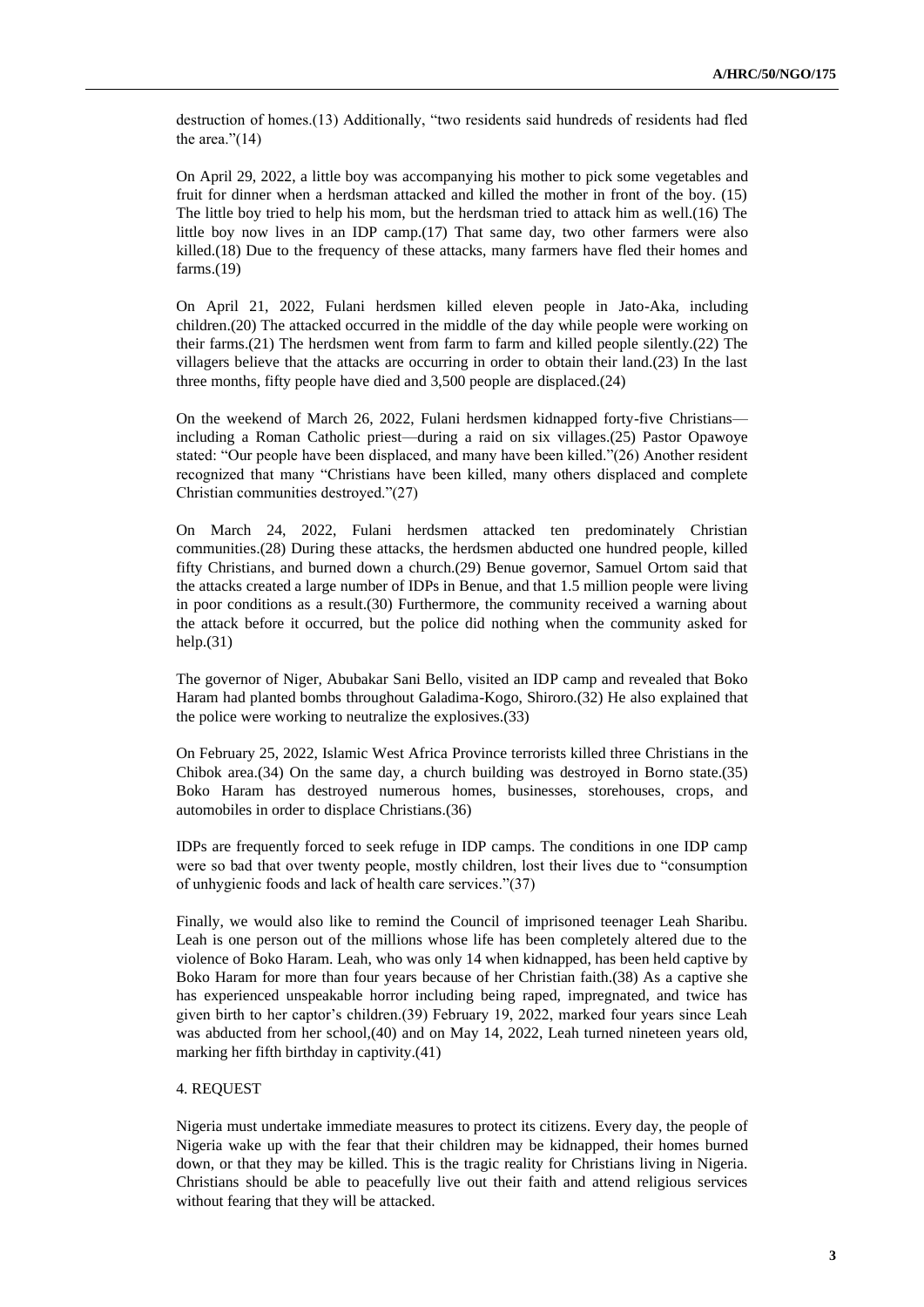Additionally, Nigeria must do everything in its power to ensure the safe and immediate release of Leah Sharibu as well as all of those who have been kidnapped by Islamic extremists. We further urge the international community to do everything in their power to work with Nigeria to put an end to the violence and provide aid for the thousands of Nigerians who have become displaced.

1. Nigeria, Open Doors, https://www.opendoorsusa.org/christian-persecution/world-watchlist/nigeria/ (last visited May 18, 2022).

2. Diana Chandler, At Least 14 Christians Killed in Nigeria, Including Pastor, Baptist Standard (Sept. 17, 2021), https://www.baptiststandard.com/news/world/at-least-14-christians-killed-in-nigeriaincluding-pastor/.

3. Babaloladawodu, Nigeria is the Most Christian Lives' Hackers in the World in 2021: 5,191 Hacked to Death, Intersociety (Apr. 5, 2022), https://intersociety-ng.org/nigeria-is-the-most-christianlives-hackers-in-the-world-in-2021-5191-hacked-to-death/.

4. Id.

5. Nigeria Emergency, UNRA, https://www.unhcr.org/en-us/nigeria-emergency.html (last visited Feb. 2, 2022).

6. Babaloladawodu, supra note 3.

7. Nigeria Emergency, supra note 5.

8. Doris Dokua Sasu, Number of Internally Displaced Persons in Nigeria 2013-2020, Statista (Feb. 1, 2022), https://www.statista.com/statistics/1237374/number-of-internally-displaced-persons-innigeria/.

9. Id.

10. Shehu Usman, Panic in Borno IDP Camp as Police Defuse IED Planted by Boko Haram/ISWAP Insurgents, Daily Post (May 16, 2022), https://dailypost.ng/2022/05/16/panic-in-borno-idp-camp-aspolice-defuse-ied-planted-by-boko-haram-iswap-insurgents/.

11. Id.

12. At Least Eight Slain in Attack on Christian Area of Nigeria, Eternity News (May 9, 2022, 10:27 AM), https://www.eternitynews.com.au/world/at-least-eight-slain-in-attack-on-christian-area-ofnigeria/.

13. Id.

14. Id.

15. North-Central Communities Where Farmers Harvest More Corpses than Crops, Nation (May 14, 2022), https://thenationonlineng.net/north-central-communities-where-farmers-harvest-more-corpsesthan-crops/.

16. Id.

17. Id.

18. Id.

19. Id.

20. Rose Ejembi Makurdi, 11 Killed, Many Missing as Suspected Herders Attack Another Benue Community, The Sun (Apr. 22, 2022), https://www.sunnewsonline.com/11-killed-many-missing-assuspected-herders-attack-another-benue-community/.

21. Id.

22. Id.

23. Id.

24. Id.

25. Priest Among 45 Christians Kidnapped in Central Nigeria, Morning Star News (Mar. 31, 2022), https://morningstarnews.org/2022/03/priest-among-45-christians-kidnapped-in-central-nigeria/. 26. Id.

27. Id.

28. Terrorists Kill 50 Christians and Abduct 100, Including Priest, Morning Star News (Mar. 28, 2022), https://morningstarnews.org/2022/03/terrorists-kill-50-christians-and-abduct-100-includingpriest/.

29. Id.